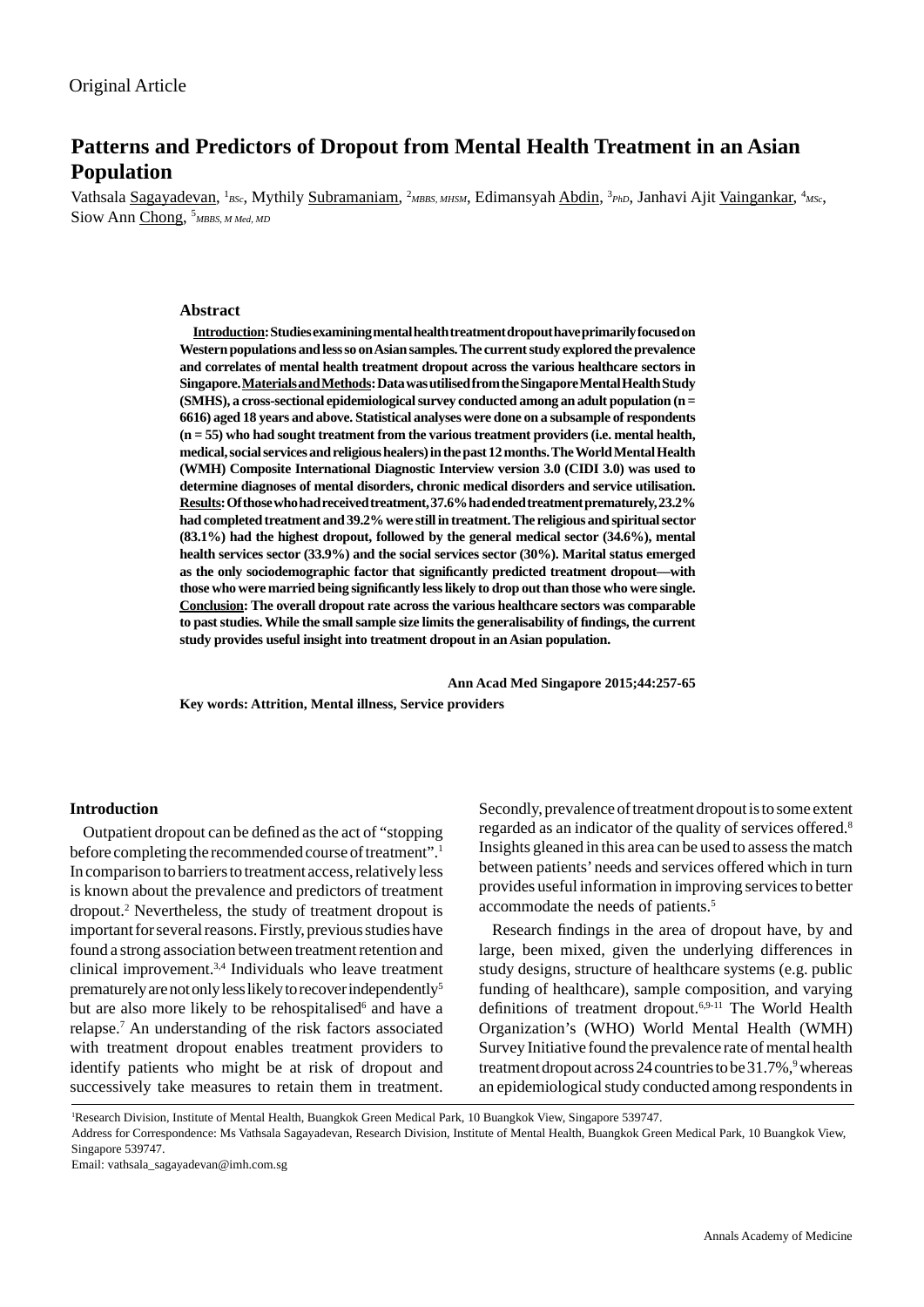the United States and Ontario, Canada, found the prevalence rate of mental health treatment dropout to range between 17% to 22%.2,9

A large majority of research however, has focused on Western populations, with only a handful of studies having examined treatment dropout in an Asian sample. Pan et al<sup>12</sup> for instance, noted the prevalence rate of early attrition among Taiwanese patients seeking treatment for depression to be 41.6%. Khazaie et al,<sup>4</sup> on the other hand, reported a dropout rate of 80% and 20% among Iranian patients who sought psychotherapy and pharmacotherapy treatment, respectively. Some of these studies have identified culture and ethnicity as a possible factor in influencing the use of mental health services and the level of engagement in these services.<sup>3,10,13</sup> Asian Americans, for instance, were not only less likely than Euro-Americans to utilise mental health services<sup>14</sup> but also tended to have a lower level of mental health service engagement compared to white youths.<sup>15</sup>

A wide array of factors have been examined as potential risk factors of treatment dropout. In particular, being younger, male, belonging to an ethnic minority, being divorced, low level of education, unemployment, and low income have been consistently associated with a higher likelihood of treatment dropout.<sup>1,4,16</sup>

Given that existing literature on mental health treatment dropout has predominantly focused on a relatively homogeneous Western population, the extent to which these findings can be generalised to an Asian population is unclear. Furthermore, given that there is some evidence suggestive of ethnic/cultural differences in the treatment dropout rate, it is of interest to explore the prevalence and correlates of treatment dropout in a multi-ethnic Asian population of Singapore.

Singapore is a city-state of  $712.4 \text{ km}^2$  in Southeast Asia with a 5-million multi-ethnic population. Of its residents, 74.2% are of Chinese descent, 13.4% are Malays, and 9.2% are of Indian descent.<sup>17</sup> It has a dual healthcare system with a public and private sector. Mental health services are provided mainly by psychiatrists and primary care physicians (PCP) or general practitioners (GPs). A recent study18 showed that out of those who had at least 1 mental disorder in their lifetime ( $n = 878$ ), only 31.7% ( $n = 267$ ) had sought some form of help. Majority of those with mental illnesses consulted mental health providers  $(15.7\% , n =$ 117) for help. Of those who sought help from non-mental health professionals, the most popular were counsellors and medical social workers  $(12.7\%, n = 111)$ , followed by other medical professionals  $(9.1\%, n = 86;$  of whom  $84.3\%$ ,  $n = 75$  were GPs) and religious/spiritual advisors or other healers  $(7.6\%, n = 59)$ .

The present study seeks to elucidate the prevalence and correlates of mental health treatment dropout across the

various treatment sectors in a multi-ethnic Asian population of Singapore.

## **Materials and Methods**

#### *Sample*

The Singapore Mental Health Study (SMHS) is a nationally representative survey of the adult Singapore residents aged 18 years and above conducted from December 2009 to December 2010. Completed interviews were obtained from 6616 respondents giving a survey response rate of 75.9%. Disproportionate stratified sampling was used to sample the 3 main ethnic groups (Chinese, Malays and Indians) in equivalent proportion of about 30% each rather than in proportion to the ethnic distribution in the general population. The rest belonged to 'Other' ethnic groups. Face-to-face interviews were conducted by trained professional survey interviewers. The current study utilised a subsample of 55 respondents who had sought treatment from the various treatment providers in Singapore (i.e. mental health, medical, social services, and religious healers) in the past 12 months. The study was approved by the relevant institutional ethics committee (National Healthcare Group, Domain Specific Review Board) and written informed consent was obtained from all participants and parents of participants for those aged 18 to 20 years (age of majority is 21 years in Singapore). The study methodology is described in detail in an earlier article.<sup>19</sup>

#### *Instruments*

#### *Sociodemographic Information*

Sociodemographic information was collected using a structured questionnaire. This included age at interview (18 to 34, 35 to 49, and 50 to 64 years), gender, ethnicity (Chinese, Malay, Indian, and Others), income (<SGD 20,000, SGD 20,000 to 49,999 and >SGD 50,000), marital status (never married, married, divorced or separated, and widowed), educational level (primary and below, secondary, and tertiary) and employment status (employed, economically inactive students and housewives, and unemployed).

## *Composite International Diagnostic Interview Version 3.0 (CIDI 3.0)*

#### *Diagnoses of Mental Disorders*

The WMH Composite International Diagnostic Interview version 3.0 (CIDI 3.0)<sup>20</sup> was used to establish a 12-month prevalence of mood disorders (major depressive disorder (MDD), dysthymia, and bipolar disorder), anxiety disorders (generalised anxiety disorder (GAD), and obsessive compulsive disorder (OCD)), and alcohol use disorders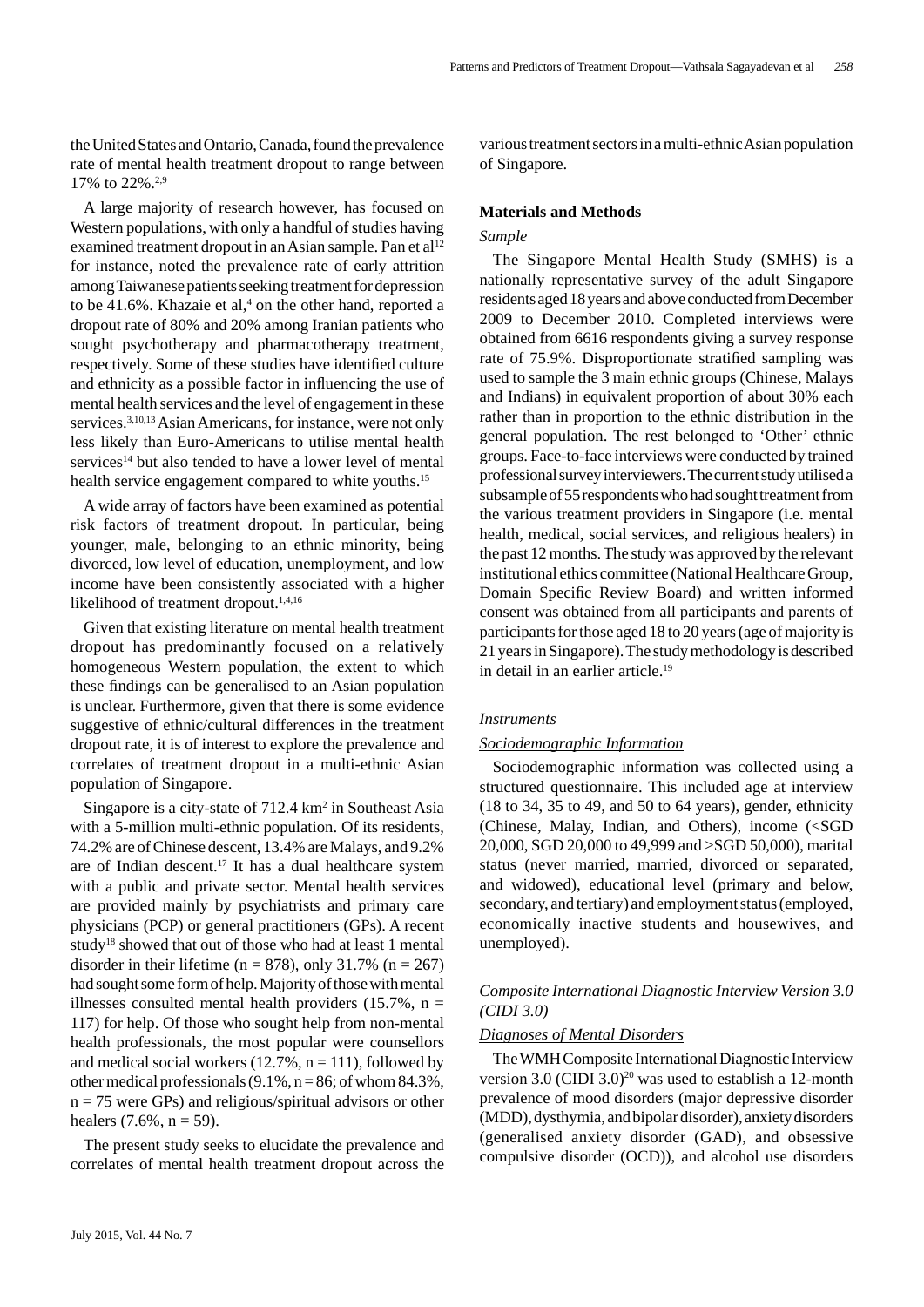(alcohol abuse and alcohol dependence) using the definitions and criteria of the Diagnostic and Statistical Manual of Mental Disorders, Fourth Edition (DSM-IV). Diagnostic hierarchy rules and organic exclusion criteria were applied to all diagnoses.

## *Chronic Medical Disorders*

A modified version of the CIDI checklist of chronic medical disorders was used to assess the presence of any of the 15 chronic medical disorders which were considered prevalent in Singapore's population. These disorders were then reclassified into 8 types of physical disorders.

#### *Services*

The CIDI 'Services Module' was used to determine service utilisation. Respondents were asked: "Did you ever in your lifetime go to see any of the professionals on this list for problems with your emotions, nerves, mental health, or your use of alcohol or drugs?" A list of treatment providers was then presented to the participant. This list included: a psychiatrist, a general practitioner or family physician, any other medical doctor such as a cardiologist, urologist or gynaecologist, a psychologist, a social worker, youth aid worker, child welfare officer, school counsellor or teacher, a counsellor other than a school counsellor, any other mental health professionals such as a psychotherapist or psychiatric nurse, a general nurse, an occupational therapist or other health professional, a religious or spiritual advisor like a minister, priest, monk or imam, and any other healer like a herbalist, homeopath, naturopath, chiropractor, spiritualist or traditional healer.

The data on lifetime contacts were categorised into 4 groups based on the respective service sectors:

- 1. Consultation with a mental health professional including a psychiatrist, psychologist or any other mental health professional.
- 2. Consultation with any other medical professional including a general practitioner, any other medical doctor, a nurse, an occupational therapist, or any other healthcare professional.
- 3. Consultation with a professional from the social services sector, including a social worker or counsellor.
- 4. Consultation with a religious advisor or other healers.<sup>18</sup>

## *Treatment Dropout*

As part of the services module, respondents who had sought treatment from any of the aforementioned treatment providers were asked if they had received treatment in the past 12 months for "problems with [their] emotions, nerves,

mental health or [their] use of alcohol or drugs". If they replied "yes", they were asked if treatment had stopped or if it was ongoing. Those who had stopped treatment with a provider were asked, "Did you complete the full recommended course of treatment? Or did you stop before the [provider] wanted you to stop?" Respondents who reported quitting without completing the full recommended course of treatment were classified as having dropped out from a treatment sector if they had quit all providers they had seen in that sector. A separate variable denotes dropping out from all sectors.

#### *Statistical Analysis*

Statistical analyses were carried out using the Statistical Analysis Software (SAS) version 9.2. To ensure that the survey findings were representative of the Singapore population, the data were weighted to adjust for oversampling and post-stratified by age and ethnicity distributions between the survey sample and the Singapore resident population in 2007. Descriptive analyses were performed to establish the prevalence of treatment dropout and visits based on weighted data. Due to the small sample size, regression analyses were conducted in 2 steps. In the first analysis, simple logistic regression analysis was used to explore significant associations between treatment dropout, sociodemographic and clinical characteristics. Second, in order to obtain the final model which indicated the relationship between treatment dropout and the other correlates, all statistically significant predictor variables from the simple logistic analysis were simultaneously entered into the multiple logistic regression analysis using backward elimination method. Standard errors (SE) and significance tests were estimated using the Taylor series' linearisation method to adjust for the weighting. Multivariate significance was evaluated using Wald  $X<sup>2</sup>$  tests based on design-corrected coefficient variance-covariance matrices. Statistical significance was evaluated at the 0.05 level using 2-sided tests.

#### **Results**

#### *Demographic Distribution of the Sample*

A total of 6616 respondents completed the survey. The sample comprised 51.5% females and 48.5% males with a mean age of 42 years. Majority of the sample were of Chinese descent (76.9%), currently married (62.4%), and employed (71%). The weighted prevalence of at least 1 mood, anxiety or alcohol use disorder in the past 12 months was  $4.4\%$  (n = 345).<sup>18</sup> Details regarding the overall sample size ( $n = 6616$ ) and the prevalence of specific mental disorders in the past 12 months have been published elsewhere.<sup>21</sup> Table 1 shows the sociodemographic distribution of the current study sample.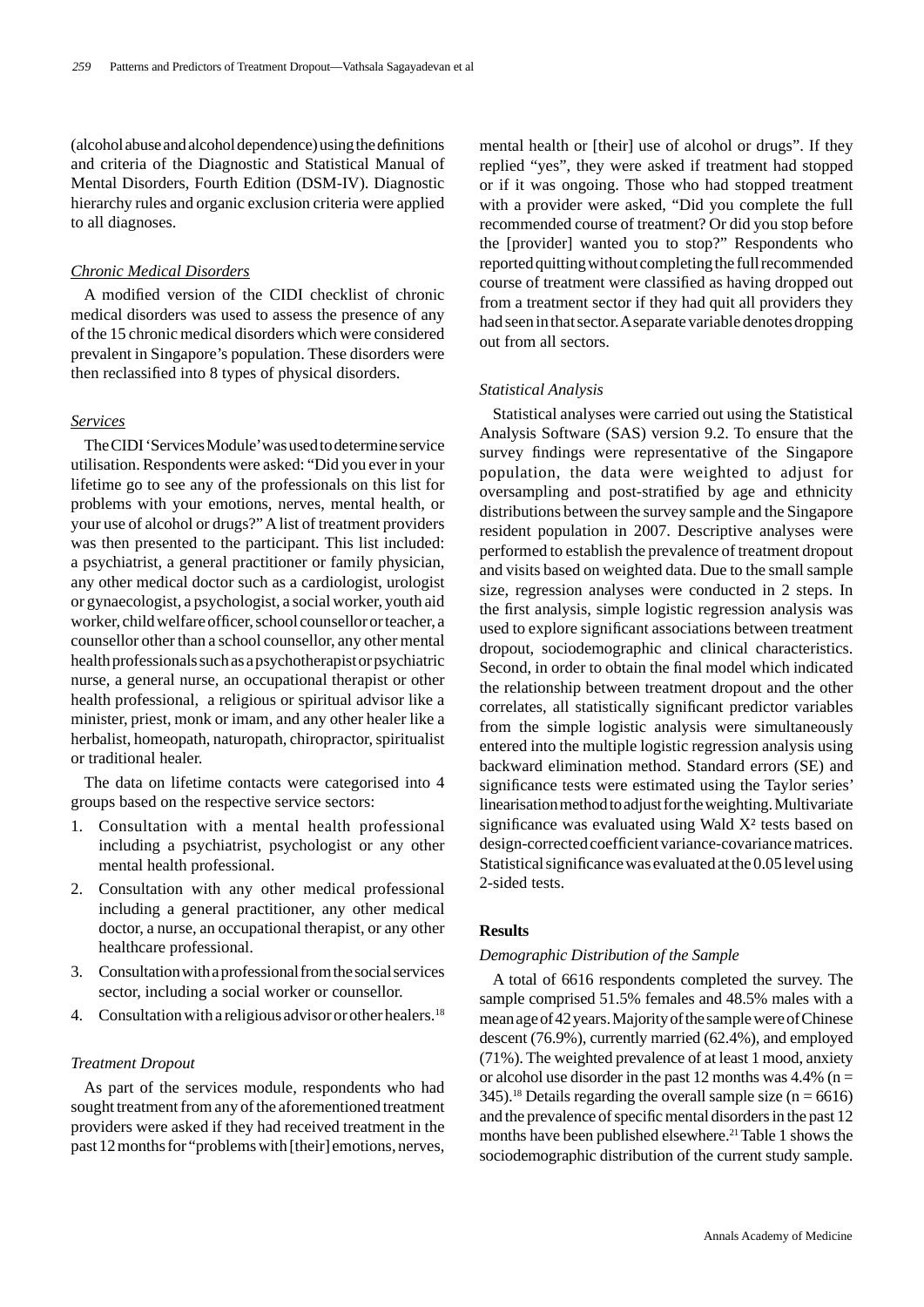|                |                       | $\mathbf n$    | $\frac{0}{0}$ | <b>SE</b> |
|----------------|-----------------------|----------------|---------------|-----------|
|                | $18 - 34$             | 30             | 45.1          | $0.0\,$   |
| Age group      | $35 - 49$             | 17             | 36.4          | 0.0       |
|                | $50 - 64$             | $\,8\,$        | 18.6          | 0.0       |
|                | Chinese               | 13             | 67.5          | 0.0       |
|                | Malay                 | 16             | 11.8          | 0.0       |
| Ethnicity      | Indian                | 21             | 12.6          | 0.0       |
|                | Others                | 5              | 8.2           | $0.0\,$   |
|                | Male                  | 19             | 48.0          | 10.0      |
| Sex            | Female                | 36             | 52.0          | $10.0\,$  |
|                | Single                | 20             | 33.9          | 8.4       |
| Marital status | Married               | 30             | 53.1          | 8.5       |
|                | Divorced/separated    | 5              | 13.0          | 7.5       |
|                | Primary and below     | $\overline{7}$ | 9.1           | 5.4       |
| Education      | Secondary             | 14             | 14.5          | 5.4       |
|                | Tertiary              | 34             | 76.4          | $7.7\,$   |
|                | Employed              | 35             | 65.3          | 10.4      |
| Employment     | Economically inactive | 6              | 9.9           | 5.9       |
|                | Unemployed            | 9              | 24.8          | 10.2      |
|                | Below SGD 20,000      | 29             | 51.0          | 11.7      |
| Income         | SGD 20,000 - 49,999   | 16             | 31.1          | 10.7      |
|                | SGD 50,000 and above  | 6              | 18.0          | 7.6       |

Table 1. Demographic Distribution of the Sample  $(n = 55)$ 

SE: Standard error

#### *Treatment Status and Visits by Sector*

Table 2 shows the treatment status and number of visits to different treatment providers in the past year. Of the 345 respondents who had at least 1 mental disorder, 15.8%  $(n = 55)$  (weighted prevalence) reported having received treatment from the various treatment providers for "problems with [their] emotions, nerves, mental health or [their] use of alcohol or drugs" in the past 12 months. Of this, 8.4% (n  $= 27$ ) consulted mental health providers i.e. psychiatrists, psychologists, and other mental health professionals with a median of 3 visits,  $4\%$  (n = 17) consulted medical professionals,  $3.3\%$  (n = 16) consulted professionals in a social support setting, and  $2.5\%$  (n = 14) sought help from religious and spiritual healers. There were 54 respondents (1 missing data) who responded to the treatment dropout questions in the past year; they were classified as having ended treatment prematurely (37.6%), having completed treatment (23.2%), and still being in treatment (39.2%). The median number of visits to the religious and spiritual healers was significantly lower compared to the number of visits to mental health providers ( $P = 0.0026$ ). Among the treatment providers, those who sought help from religious

and spiritual healers reported the highest rate of dropout (premature termination) (83.1%), followed by the general medical sector (34.6%), mental health services sector (33.9%), and the social services sector (30%).

# *Sociodemographic and Clinical Correlates of Dropout from Mental Health Treatment*

Table 3 shows the sociodemographic and clinical characteristics of those who dropped out from mental health treatment. Simple logistic regression showed that those who were married (as compared to single) were significantly less likely to drop out from mental health treatment (OR  $0.1$ ,  $P = 0.002$ ) while those who sought help from religious and spiritual healers (as compared to mental health professionals) were more likely to drop out from mental health treatment (OR 19.1,  $P = 0.04$ ). In the backward multiple logistic regression analysis, both marital status and type of provider remained as significant correlates of dropout. Those who were married (versus single) were less likely to drop out from treatment whereas those who sought help from religious or spiritual healers were more likely to default from treatment (Table 4).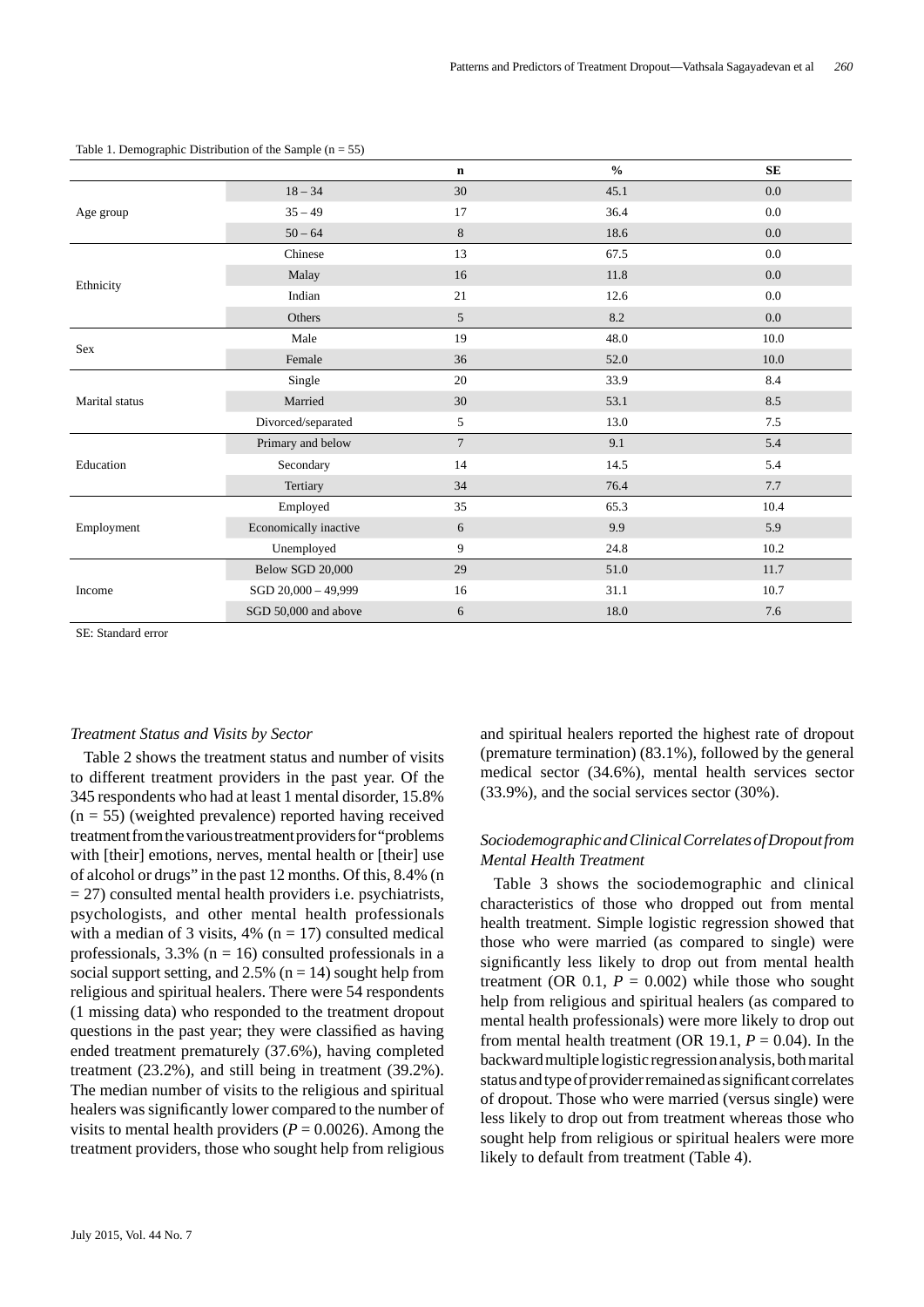Table 2. Treatment Status and Visits by 4 Sectors in the Past Year Table 2. Treatment Status and Visits by 4 Sectors in the Past Year

| Professionals                                                                                                                                   |                 | <b>Received Treatment</b> |     | Number of Visits |              |                 | to 2 Visits |              |                | 3 or More Visits |          |                | Still in Treatment |                 |                       | <b>Completed Treatment</b> |                |                 | <b>Premature Termination</b> |      |
|-------------------------------------------------------------------------------------------------------------------------------------------------|-----------------|---------------------------|-----|------------------|--------------|-----------------|-------------|--------------|----------------|------------------|----------|----------------|--------------------|-----------------|-----------------------|----------------------------|----------------|-----------------|------------------------------|------|
|                                                                                                                                                 | ້¤              | $\mathcal{S}^+$           | SE  | Median           | IQR          | $\blacksquare$  | $\delta$    | $\mathbf{S}$ | $\blacksquare$ | $\delta$         | SE       | $\blacksquare$ | $\delta$           | SE              | $\blacksquare$        | $\delta$                   | SE             | $\blacksquare$  | $\delta$                     | SE   |
| professional)<br>psychologist<br>(psychiatrist,<br>other mental<br>professional<br>Any mental<br>health<br>health<br>seen                       | 27              | 8.4                       | 2.2 | 3                | 2            | $10$            | 49.2        | 3.9          | 17             | 50.8             | 3.9      | 18             | 53.8               | 12.4            | $\tilde{\phantom{a}}$ | 12.3                       | 9.6            | $\circ$         | 33.9                         | 12.4 |
| seen (GP/other<br>professional)<br>professional<br>other health<br>Any other<br>specialist/<br>medical                                          | $\overline{17}$ | 4                         | 1.4 | $\mathcal{L}$    | $\mathbf{c}$ | $\approx$       | 66          | $20.8\,$     | $\circ$        | 34               | $20.8\,$ | 5              | 30.9               | 18.5            | 5                     | 34.5                       | 18.1           | $\circ$         | 34.6                         | 18.8 |
| support setting<br>professional<br>seen (social<br>counsellor)<br>in social<br>worker/<br>Any                                                   | $\overline{16}$ | 3.3                       | 1.2 |                  | $\circ$      | $\overline{10}$ | 85.6        | 6.3          | 4              | 14.4             | 6.3      | $\mathcal{L}$  | 8.1                | $\circ$         | $\circ$               | 61.9                       | 15.9           | $\overline{ }$  | $\mathfrak{D}$               | 13.9 |
| Any religious<br>and spiritual<br>healer seen                                                                                                   | $\overline{4}$  | 2.5                       |     |                  |              | $\infty$        | 75.9        | 7.5          | $\circ$        | 24.1             | 7.5      | 2              | 7.9                | $\overline{61}$ | 2                     | Q                          | $\overline{ }$ | G               | 83.1                         | 9.5  |
| At least one<br>professional                                                                                                                    | 55              | 15.8                      | 2.8 | 2                | 3            | 30              | 50.8        | 9.5          | 24             | 49.2             | 9.5      | 25             | 39.2               | $\sigma$        | $\overline{10}$       | 23.2                       | 8.5            | $\overline{19}$ | 37.6                         | 9.6  |
| "Unweighted number of respondents who received treatment in each sector.<br>IQR: Interquartile range; SE: Standard error<br>Denominator is 345. |                 |                           |     |                  |              |                 |             |              |                |                  |          |                |                    |                 |                       |                            |                |                 |                              |      |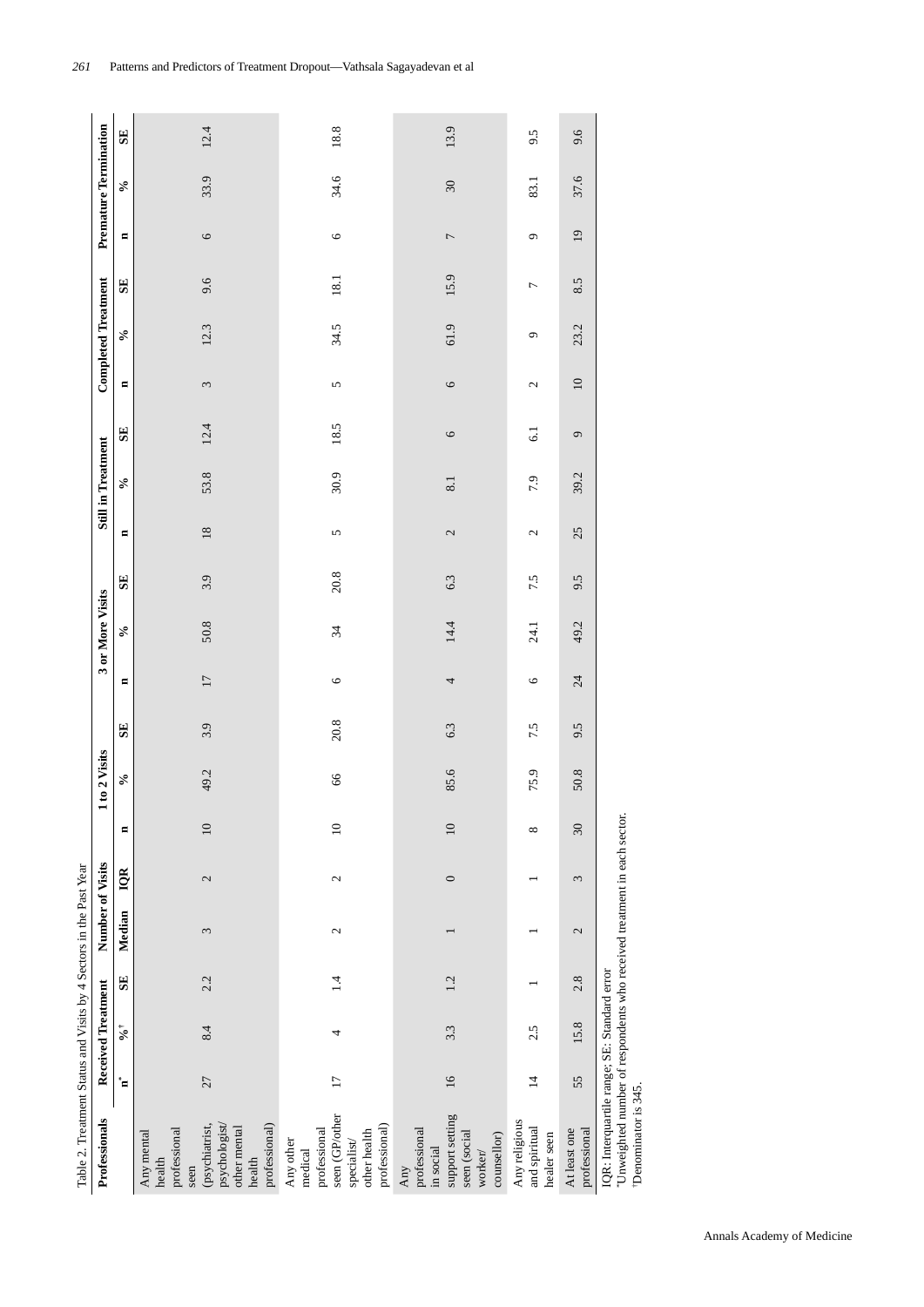|                                 |                                           |                |                | <b>Treatment Dropout</b> |                          |                                    |                          |                          |                          |                          |
|---------------------------------|-------------------------------------------|----------------|----------------|--------------------------|--------------------------|------------------------------------|--------------------------|--------------------------|--------------------------|--------------------------|
| <b>Sociodemographic Factors</b> |                                           |                | N <sub>0</sub> |                          |                          | Yes                                |                          | <b>OR</b>                |                          | 95% CI                   |
|                                 |                                           | $\mathbf n$    | $\frac{0}{0}$  | SE                       | $\mathbf n$              | $\mathbf{0}_{\mathbf{0}}^{\prime}$ | ${\bf SE}$               |                          | <b>Upper</b>             | Lower                    |
| Age group                       | $18 - 34$                                 | 18             | 48             | 13.3                     | 11                       | 52                                 | 13.3                     | Ref                      | $\overline{\phantom{a}}$ |                          |
|                                 | $35 - 49$                                 | 9              | 59             | 18.8                     | 8                        | 41                                 | 18.8                     | 0.6                      | 4.4                      | 0.1                      |
|                                 | $50 - 64$                                 | $\,8\,$        | 100            | 0.0                      | $\overline{\phantom{a}}$ | $\blacksquare$                     | $\blacksquare$           | $\overline{\phantom{a}}$ | $\overline{\phantom{a}}$ |                          |
|                                 | Chinese                                   | $\tau$         | 59.4           | 13.2                     | 5                        | 40.6                               | 13.2                     | Ref                      | $\overline{\phantom{a}}$ | $\overline{\phantom{a}}$ |
|                                 | Malay                                     | 10             | 62.4           | 12.6                     | 6                        | 37.6                               | 12.6                     | 0.7                      | 3.2                      | 0.1                      |
| Ethnicity                       | Indian                                    | 14             | 65.6           | 10.4                     | 7                        | 34.4                               | 10.4                     | 0.9                      | 0.9                      | 0.2                      |
|                                 | Others                                    | $\overline{4}$ | 80             | 20                       | $\mathbf{1}$             | 20                                 | 20                       | $\overline{\phantom{a}}$ | $\overline{\phantom{a}}$ | $\overline{\phantom{a}}$ |
|                                 | Male                                      | 12             | 52.8           | 15.4                     | $\tau$                   | 47.2                               | 15.4                     | 2.6                      | 19.6                     | 0.3                      |
| Sex                             | Female                                    | 23             | 72             | 10.9                     | 12                       | $28\,$                             | 10.9                     | Ref                      | $\overline{\phantom{a}}$ | $\overline{\phantom{a}}$ |
| Marital status                  | Single                                    | 11             | 40.5           | 16.1                     | 9                        | 59.5                               | 16.1                     | Ref                      | $\overline{\phantom{a}}$ |                          |
|                                 | Married                                   | 22             | 90.1           | 3.6                      | $\tau$                   | 9.9                                | 3.6                      | $0.1^\ast$               | 0.4                      | 0.01                     |
|                                 | Divorced/separated                        | 2              | 16.2           | 14.3                     | 3                        | 83.8                               | 14.3                     | 2.9                      | 50.8                     | 0.2                      |
| Education                       | Primary and below                         | $\sqrt{5}$     | 84.8           | 12.9                     | $\overline{2}$           | 15.2                               | 12.9                     | 0.3                      | 3.6                      | 0.02                     |
|                                 | Secondary                                 | 9              | 49             | 19.2                     | 5                        | 51                                 | 19.2                     | 1.7                      | 14.3                     | 0.2                      |
|                                 | Tertiary                                  | 21             | 62.2           | 12.2                     | 12                       | 37.8                               | 12.2                     | Ref                      | $\overline{\phantom{a}}$ | $\overline{\phantom{a}}$ |
| Employment                      | Employed                                  | 21             | 69.1           | 12.3                     | 13                       | 30.9                               | 12.3                     | Ref                      | $\blacksquare$           |                          |
|                                 | Economically<br>inactive                  | 5              | 82.8           | 17.3                     | $\mathbf{1}$             | 17.2                               | 17.3                     | $\overline{\phantom{a}}$ |                          |                          |
|                                 | Unemployed                                | 5              | 33.7           | 18.9                     | $\overline{4}$           | 66.3                               | 18.9                     | 4.6                      | 48.8                     | 0.4                      |
|                                 | <b>Below S\$20,000</b>                    | 17             | 40.1           | 12.1                     | 11                       | 59.9                               | 12.1                     | Ref                      | $\overline{\phantom{a}}$ |                          |
| Income                          | $S$20,000 - 49,999$                       | 9              | 68.2           | 17.2                     | 7                        | 31.8                               | 17.2                     | 0.3                      | 2.4                      | 0.03                     |
|                                 | S\$50,000 and above                       | 6              | 100            | $\mathbf{0}$             | $\boldsymbol{0}$         | $\overline{\phantom{a}}$           | $\overline{\phantom{a}}$ | $\overline{\phantom{a}}$ |                          |                          |
|                                 | Any mental health<br>professional         | 21             | 66.1           | 11.4                     | 6                        | 33.9                               | 11.4                     | Ref                      |                          |                          |
| Type of<br>provider             | Medical<br>professional                   | $\tau$         | 64.4           | 21.7                     | 5                        | 35.6                               | 21.7                     | 0.9                      | 8.8                      | 0.1                      |
|                                 | Professional in social<br>support setting | 6              | 78.6           | 12.8                     | 4                        | 21.4                               | 12.8                     | 0.6                      | 4.5                      | 0.1                      |
|                                 | Religious or spiritual<br>healers         | $\mathbf{1}$   | 7.2            | 8.4                      | $\overline{4}$           | 92.8                               | 8.4                      | $19.1*$                  | 329.9                    | 1.1                      |
| Number of<br>visits             | $1$ to $2$                                | 16             | 49.1           | 13.8                     | 13                       | 50.9                               | 13.8                     | Ref                      |                          |                          |
|                                 | $3+$                                      | $18\,$         | 73.4           | 13.1                     | 6                        | 26.6                               | 13.1                     | $0.4\,$                  | $2.8\,$                  | 0.1                      |
| Chronic                         | No                                        | 17             | 69.8           | 11.2                     | 10                       | 30.2                               | 11.2                     | Ref                      |                          |                          |
| Conditions                      | Yes                                       | 18             | 53.1           | 15.2                     | 9                        | 46.9                               | 15.2                     | $3.4\,$                  | 21                       | 0.5                      |
| Mood                            | $\rm No$                                  | 6              | 60             | 25.7                     | $\overline{c}$           | 40                                 | 25.7                     | Ref                      |                          |                          |
| disorders                       | Yes                                       | 29             | 62.8           | 8.3                      | 17                       | 37.2                               | 8.3                      | 1.1                      | 7.9                      | 0.1                      |
| Anxiety                         | No                                        | 23             | 60.4           | 11.4                     | 14                       | 39.6                               | 11.4                     | Ref                      |                          |                          |
| disorders                       | Yes                                       | 12             | 65.6           | 17.8                     | 5                        | 34.4                               | 17.8                     | $\mathbf{1}$             | 7.7                      | 0.1                      |
| Alcohol use                     | $\rm No$                                  | 31             | 61.6           | 9.5                      | 17                       | 38.4                               | 9.5                      | Ref                      |                          |                          |
| disorder                        | Yes                                       | $\overline{4}$ | 74.5           | 16.7                     | $\overline{c}$           | 25.5                               | 16.7                     | 0.6                      | 4.8                      | 0.1                      |
| Number                          | $\mathbf{1}$                              | 21             | 56.4           | 12.3                     | 13                       | 43.6                               | 12.3                     | Ref                      |                          |                          |
| of mental<br>$disorders$        | $2+$                                      | 14             | 73             | 14.8                     | $\sqrt{6}$               | 27                                 | 14.8                     | $0.5\,$                  | 4.1                      | $0.1\,$                  |

# Table 3.Univariate Analyses of Sociodemographic and Clinical Characteristics of Those who Drop Out from Mental Health Treatment (n = 54)

CI: Confidence interval; OR: Odds ratio; SE: Standard error

\* *P* <0.05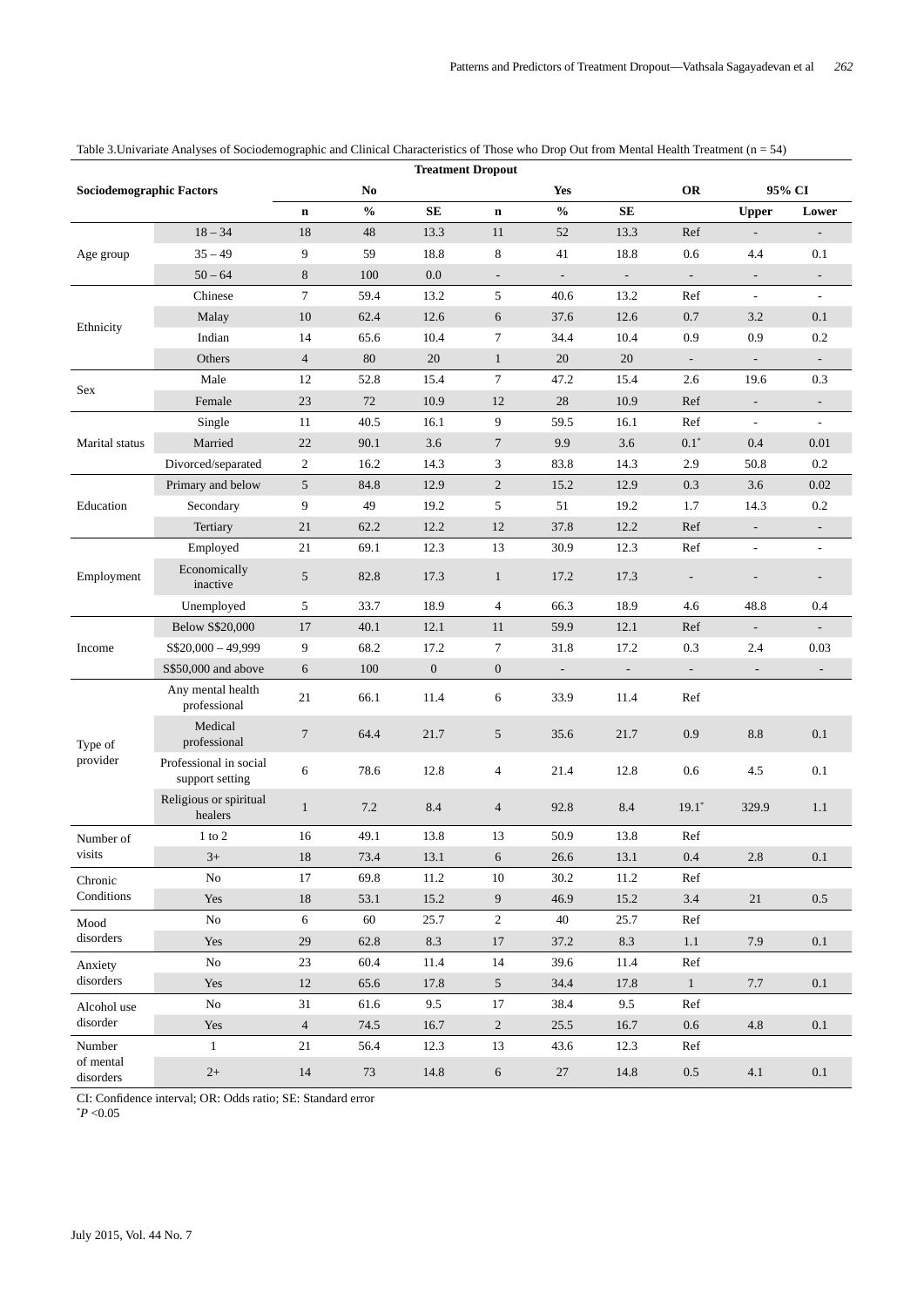|  | Table 4. Results of Final Model for Multiple Logistic Regression: Correlates of Treatment Dropout $(n = 54)$ |
|--|--------------------------------------------------------------------------------------------------------------|
|  |                                                                                                              |

|                  |                                               |           | 95% CI                   |                          |
|------------------|-----------------------------------------------|-----------|--------------------------|--------------------------|
| <b>Factors</b>   |                                               | <b>OR</b> | <b>Upper</b>             | Lower                    |
|                  | Single                                        | Ref       | $\overline{\phantom{a}}$ | $\overline{\phantom{a}}$ |
| Marital status   | Married                                       | $0.05*$   | 0.4                      | 0.01                     |
|                  | Divorced/separated                            | 5.7       | 173.0                    | 0.2                      |
|                  | Any mental health<br>professional             | Ref       | ۰.                       | ۰                        |
|                  | Any medical professional                      | 1.6       | 30.1                     | 0.1                      |
| Type of provider | Any professional in social<br>support setting | 3.8       | 44.5                     | 0.3                      |
|                  | Any religious and spiritual<br>healer         | $71.2*$   | 961.5                    | 5.3                      |

CI: Confidence interval: OR: Odds ratio

\* *P* <0.05

#### **Discussion**

The current study aimed to explore the prevalence and correlates of mental health treatment dropout across the various healthcare sectors in Singapore. The overall dropout rate of 37.6% was comparable to the figure reported in the WHO World Mental Health Survey which found treatment dropout across 24 countries of varying economic status to be 31.7%.<sup>9</sup>

In examining dropout from the individual sectors of treatment providers, the religious and spiritual sector (83.1%) was found to have the highest dropout, followed by the general medical sector (34.6%), mental health sector (33.9%), and social support services sector (30%). Past studies have commonly found dropout from the general medical sector to be the highest and that from the mental health services sector to be the lowest.<sup>1,9</sup> The current finding of high dropout from the religious and spiritual sector, also known as complementary and alternative medicine (CAM) sector, concurred with the findings by Bruwer et al, $^{22}$  who also found dropout among these care providers to be the highest. Wang et al<sup>23</sup> attributed the high dropout from the religious and spiritual sector to be a result of mismatch between the needs of the individuals and the expertise of professionals in this sector. Compared to mental health professionals, religious and spiritual providers may not have adequate training in recognition, proper diagnosis, and knowledge concerning optimal treatment of mental disorders.<sup>23,24</sup> Lim et al<sup>25</sup> found that while the majority of CAM users did not perceive CAM to be superior or more effective than conventional Western medicine, they associated treatment in this sector with fewer side effects and regarded it to be useful in health maintenance. Likewise, Picco et al<sup>26</sup> found that over half the population who sought treatment from religious and spiritual healers had reported the use of CAM as useful, with the majority being satisfied with the support received from this sector. This disparity

between satisfaction levels and dropout rate from the sector (i.e. high dropout despite satisfaction expressed) is in line with the study by Pekarick $8$  who found the correlation between client satisfaction and treatment effectiveness to be low. Hence, while clients may have been satisfied with the "symptomatic relief"<sup>25,27</sup> offered by CAM, the core symptoms may not have been adequately addressed. Nevertheless, it is important to note that CAM is often used to complement treatment from other sectors rather than on its own<sup>28</sup> and that dropout rate might be influenced by other variables not within the control of treatment providers.<sup>8</sup>

With the exception of the religious and spiritual sector, dropout rates from all other sectors were found to be comparable to one another, suggesting engagement in these sectors to be good. The recent move towards integrated mental healthcare and introduction of programmes such as Mental Health-General Practitioner (MH-GP) partnership programme have not only provided a platform for healthcare professionals to be equipped with skills necessary in diagnosing and detecting mental illnesses in patients,<sup>29</sup> but have also enabled mental healthcare to be delivered in a manner that is more accessible, affordable and acceptable to the population.<sup>30</sup> The comparable levels of engagement across sectors in the present study may in part be a reflection of this integration of mental healthcare into the primary care sector.

A large proportion of the sampled population had received treatment from the mental health sector. In addition, this sector also had the highest median number of visits (i.e. 3 visits), with approximately 50% of individuals found to have had 3 or more visits over the past 12 months. The latter finding parallels that of Wells et al<sup>9</sup> who also found the mental health sector to have the highest median number of visits (i.e. 2.8 to 3.5 visits). Though not explored in the current study, the median number of visits to the mental health sector was found to closely approximate what is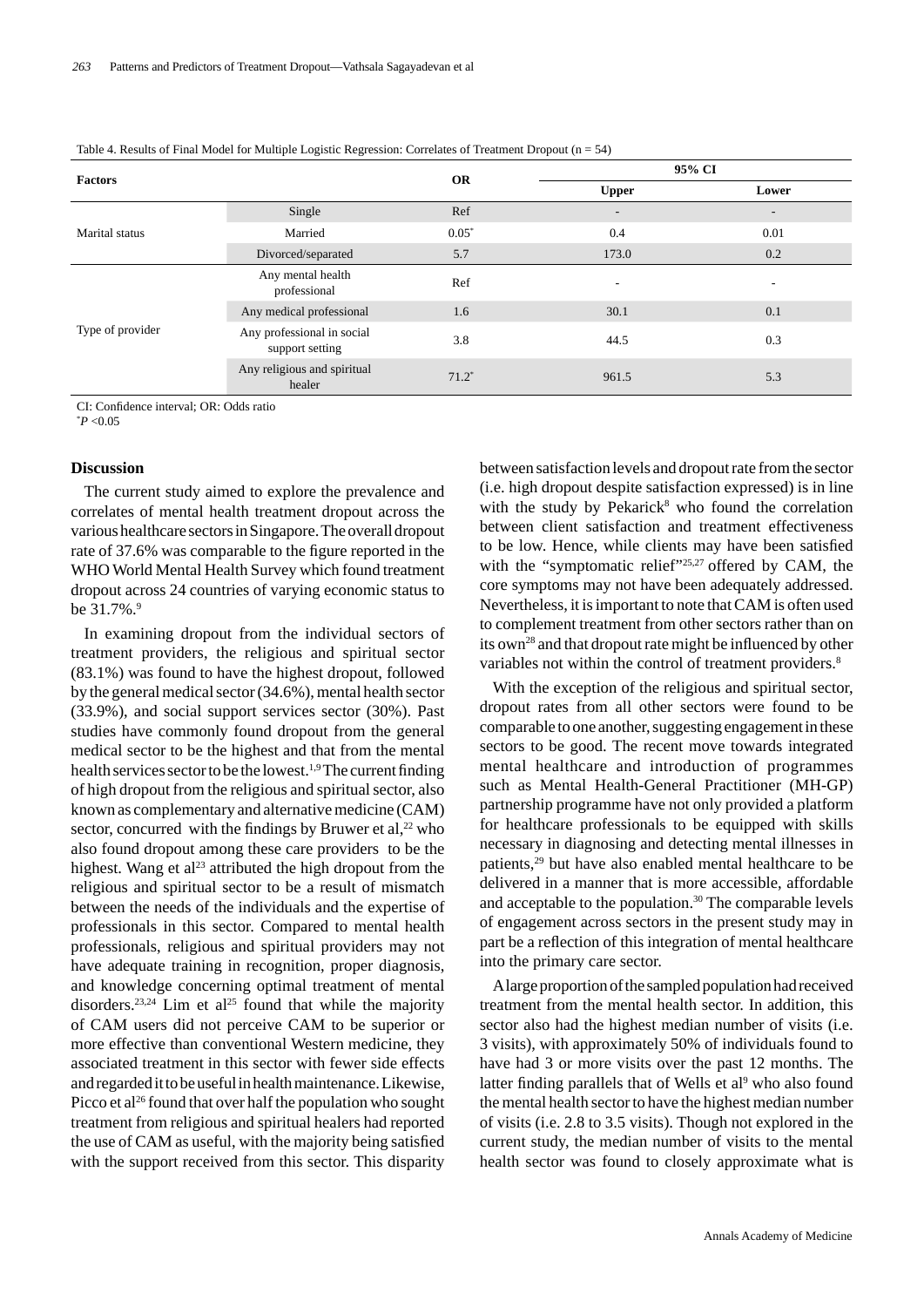considered "minimally adequate treatment".<sup>22,31</sup> In line with evidence-based guidelines, Wang et  $al^{32}$  proposed 4 or more visits to a treatment provider to be minimally adequate, particularly during the acute and continuation phases of treatment, as this allows for medication evaluation, initiation, and monitoring. Furthermore, given that past literature has shown dropout to be the highest following 1 or 2 visits to a treatment provider<sup>9</sup> and that premature termination of treatment is largely associated with negative outcomes,5,6 the adherence of individuals to 3 treatment visits (median) in the current study proves to be reassuring.

In general, Chinese ethnicity, male, being younger (18 to 34 years), divorced or separated, unemployed, having secondary level education, lower income, 1 to 2 visits to a treatment provider, presence of a chronic condition, mood and anxiety disorders (but not alcohol use disorder), and absence of comorbidity was associated with a higher likelihood of dropout from treatment. Of these factors, only marital status emerged as a significant correlate of treatment dropout with individuals who are married (as opposed to single or divorced) being significantly less likely to drop out from treatment in the adjusted analysis. According to Khazaie et al<sup>4</sup> support provided by spouses acts as a motivating factor for individuals to remain in treatment. The emphasis placed on the collective well-being of family over self in Asian societies<sup>33</sup> might also account for marital status being a significant correlate of dropout. Overall, these findings concurred with past studies which have consistently shown sociodemographic factors to be insignificant predictors of dropout, given that these factors are considered to be more crucial in determining access to treatment.<sup>9,10</sup>

#### *Limitations of the Study*

Firstly, given the small sample size in the current study, the aforementioned findings should be considered preliminary. Nonetheless, given the dearth of literature on mental health treatment dropout in Asian samples, the present study offers some insight into this area. Secondly, only a subset of factors was examined as possible correlates of dropout. Past literature has examined a myriad of factors including professional factors (e.g. clinical expertise),<sup>6</sup> previous access to healthcare,<sup>21</sup> and health insurance<sup>1</sup>—all of which have been shown to have an association with treatment dropout. Consistency of correlates associated with dropout across sectors was also not examined. This might be an interesting area to look into given that correlates of dropout in one sector may vary from other sectors and might be particularly useful for targeting certain groups of individuals who may be at higher risk of dropout. Thirdly, while the present study looked into the prevalence of dropout as a whole across the healthcare sectors, the differential dropout rate for different disorders (e.g. mood) were not studied. Furthermore, the reasons for dropout were not explored. Studies in the latter area have suggested various reasons for dropout, including attitudes of patients (e.g. belief that disorder will get better on its own, lack of perceived need for treatment),<sup>21</sup> stigma associated with seeking treatment,<sup>34</sup> and patients' motivation and readiness for change.<sup>5</sup> Further study into possible reasons for dropout is crucial, as this allows treatment providers to identify and address potential risk factors which may threaten adherence to treatment.

Lastly, it is unclear if individuals receiving treatment from a particular sector were concurrently receiving treatment in other sectors and how this interaction between sectors influenced premature termination of treatment. Though this interaction was not explored in the current study due to insufficient sample size for certain treatment sectors, in-depth examination into this area is noteworthy given evidence to suggest receipt of treatment from multiple treatment sectors to be a protective factor against dropout.<sup>10,21</sup>

#### **Conclusion**

Despite its shortcomings, our study findings offer important insights into the prevalence and correlates of treatment dropout—given that it is one of the few studies that have looked into this area within an Asian context. Although past studies offered some evidence suggestive of ethnic differences in the dropout rate, this was not observed in this current study. Marital status however, emerged as a significant sociodemographic factor in influencing treatment dropout. Treatment providers should be cognisant of this and include family members and spouses in decision-making. Further studies based on a prospective design and a larger sample is, however, needed to validate the study findings and to explore how interactions across the various healthcare sectors influence treatment dropout over time.

#### *Acknowledgement*

*The study was supported by funding from the Singapore Millennium Foundation and the Ministry of Health, Singapore.* 

#### **REFERENCES**

- 1. Olfson M, Mojtabai R, Sampson NA, Hwang I, Druss B, Wang PS, et al. Dropout from outpatient mental health care in the United States. Psychiatr Serv 2009 Jul;60:898-907.
- 2. Edlund MJ, Wang PS, Berglund PA, Katz SJ, Lin E, Kessler RC. Dropping out of mental health treatment: patterns and predictors among epidemiological survey respondents in the United States and Ontario. Am J Psychiatry 2002;159:845-51.
- 3. Austin A, Wagner EF. Correlates of treatment retention among multiethnic youth with substance use problems: Initial examination of ethnic group differences. J Child Adolescent Subst Abuse 2006;15:105-28.